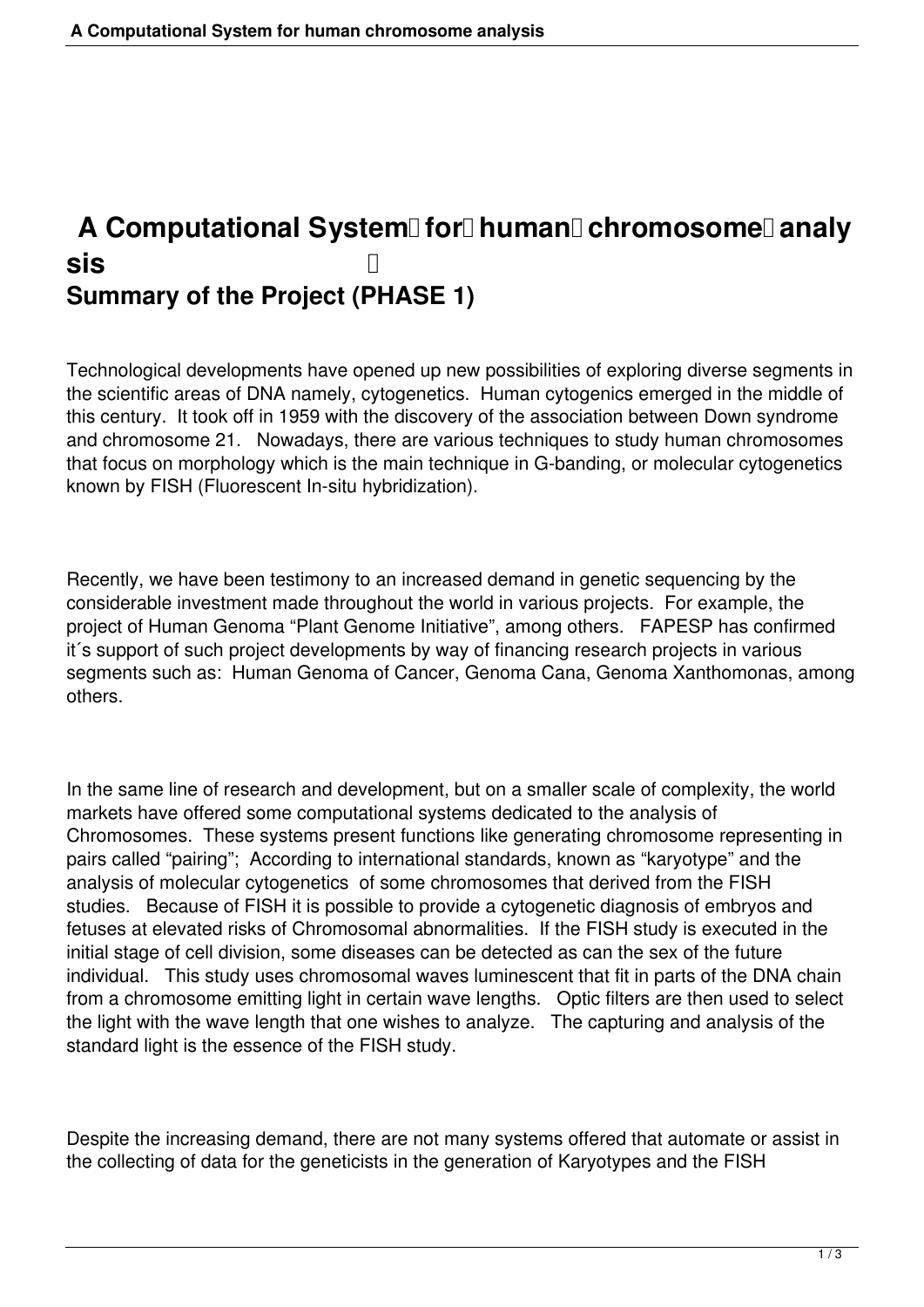study. Our objective is to develop a computerized system utilizing vision techniques through the computer. This would assist geneticists in the analysis of how human chromosomes form, which would then lead to visualizing chromosomal pairing. Finally, this system would also assist in the collection and analysis of data for the FISH studies.

## **Summary of the Project (Phase II)**

The development of technology has enabled the exploration of a diverse number of segments in the area of science that study the DNA chains, namely, cytogenetics. Human cytogenetics has emerged in the middle of this century, around 1959 when the association between Down syndrome and Trisomy 21. Currently there are various techniques for studying human chromosomes, morphologically is the main technique for G-banding, as well as by methods of molecular cytogenetics known by FISH (Fluoescent in situ hybridization). It is through the FISH study that we can obtain a cytogenetic diagnosis of embryos and fetuses at high risk of chromosomal aberrations. If the FISH study is conducted at the initial stage of cell division, some illnesses can be detected as well as the sex of the future individual being developed. This study uses the "chromosomal waves" luminescents that attach themselves to part of the DNA chain of some of the chromosomes letting off light in different lengths of the wave. Then ethic filters are then utilized to select the light with wave lengths that are chosen to be analyzed. The capturing and the analysis of the standard luminescence is the essential part of the FISH study.

Despite the increasing demand, the number of automated systems which assist in the endeavors of geneticists in the generation of Karyotyping and the FISH study is small. The objective of the present project is to develop a computational system with adequate pricing in the Brazilian market (and Mercosul) utilizing techniques of visualization by computers (Computational vision as cited in Hom (1986). This system would be capable of assisting geneticists in analysis of human chromosomal formation in order to assist in the pairing process as well as assist in the FISH Study. With the assistance of this system and the remote transfer of digital images acquired by specialists in the citogenetics area, and the use of the internet, we intend to increase the homogeneous results of chromosomal analysis.

The objective of the system can by summarized by the following:

Develop a software program to capture digital images of chromosome samples